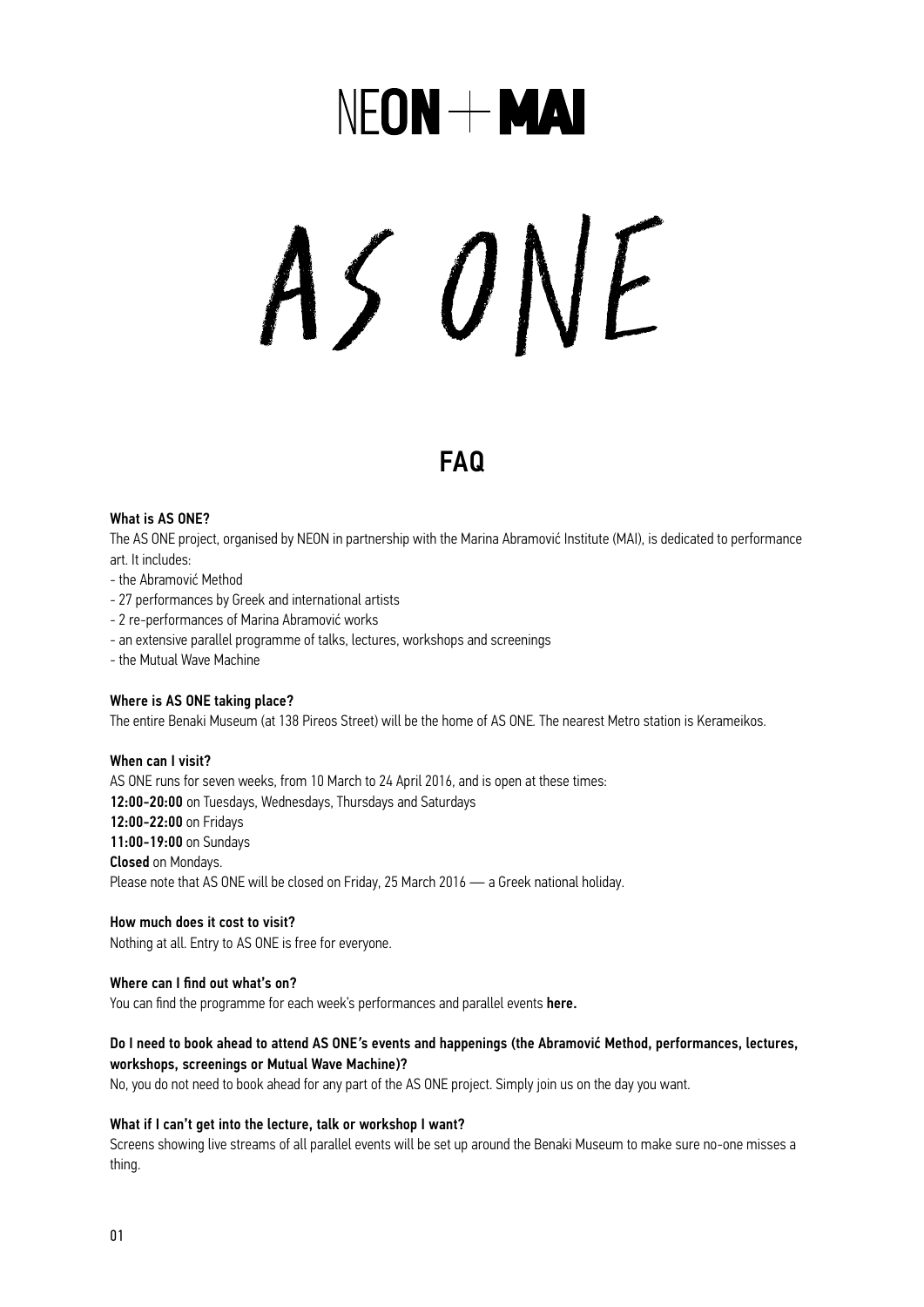#### How much time do I need to see everything?

As much time as you would like to give. Remember, entry to AS ONE is free and you are welcome to join us whenever and as often as you like. The changing programme of performance interventions, and the parallel programme of talks, lectures, workshops and screenings, means there will always be something new for you to see. And you can experience the Abramović Method and long- durational performances again and again.

#### Is there an age limit for AS ONE?

Yes, you must be aged fifteen and over to enter the Abramović Method. For the rest of AS ONE's performances and parallel events, NEON and MAI recommend visitors are aged twelve and over.

#### Is AS ONE accessible to visitors with a disability?

Yes. All levels of the Benaki Museum are wheelchair accessible. Guide dogs are also welcome throughout the Museum.

#### Can someone give me a tour of AS ONE?

There are no guided tours of the AS ONE project. But members of the AS ONE team will be on hand to answer any questions you may have, and to discuss things with you if you wish.

#### What is the Abramović Method?

The Abramović Method is a series of exercises designed by Marina Abramović over the course of 40 years to explore boundaries of body and mind. It is a participatory experience for large groups of people that allows you to connect with yourself, with the present moment, and with others. You can find out more about it [here.](http://neon.org.gr/en/exhibition/abramovic-method-as-one-en/) 

#### Do I have to participate in the Method? Can I just watch?

The Abramović Method is a participatory experience. If you choose to enter the Method, specially-trained facilitators will guide you through a warm-up and the exercises. You can spend as long or as little as you like inside the Method. You are free to choose which exercises you want to do, and can leave at any time.

#### Do I need to queue to enter the Method?

Yes, there will be a queue to enter the Method. Priority will be given to visitors with a disability and their carers, to pre-arranged group visits (such as schools), and to accredited journalists. If you leave the Method for any reason, you will need to queue again to re-enter. You can enter the Method up to 45 minutes before the Museum closes.

#### How long will I have to wait to enter the Method?

Waiting times will depend on how many people choose to attend each day — we hope you won't be waiting long, and kindly ask for your patience. Remember that there are lots of other things to see and do at AS ONE: performances, talks, lectures, workshops, and the Mutual Wave Machine, as well as a reading lounge with books on performance and immaterial art.

#### What else do I need to know about taking part in the Abramović Method?

- You must be aged fifteen and over to take part in the Method.
- Before entering the Method space, you must hand over your personal belongings to be stored in lockers. Wristwatches, cameras, mobile phones and other digital devices are not allowed inside the Method.
- You must remain silent throughout the time you spend inside the Method.
- You are not allowed to eat, drink or smoke inside the Method.
- With the exception of guide dogs, no animals are allowed inside the Method.

#### What's the difference between the long-durational performances and the performance interventions?

27 new performance works will be presented as part of AS ONE*.* Six of these works are known as "long-durational performances" because they will be performed for the full duration of the project — seven weeks. The remaining 21 works are known as "performance interventions" because each will be presented for a few days only over the course of the seven-week project. You can find the programme for each week's performances [here.](http://neon.org.gr/en/) 

#### What are the re-performances?

Two works by Marina Abramović — *Art Must Be Beautiful, Artist Must Be Beautiful* (1975) and *Cleaning the Mirror* (1995) will be presented at AS ONE*,* re-performed by seven young artists. There will be one re-performance each Sunday — you can find the programme for each week [here.](http://neon.org.gr/en/event/re-performance-as-one/)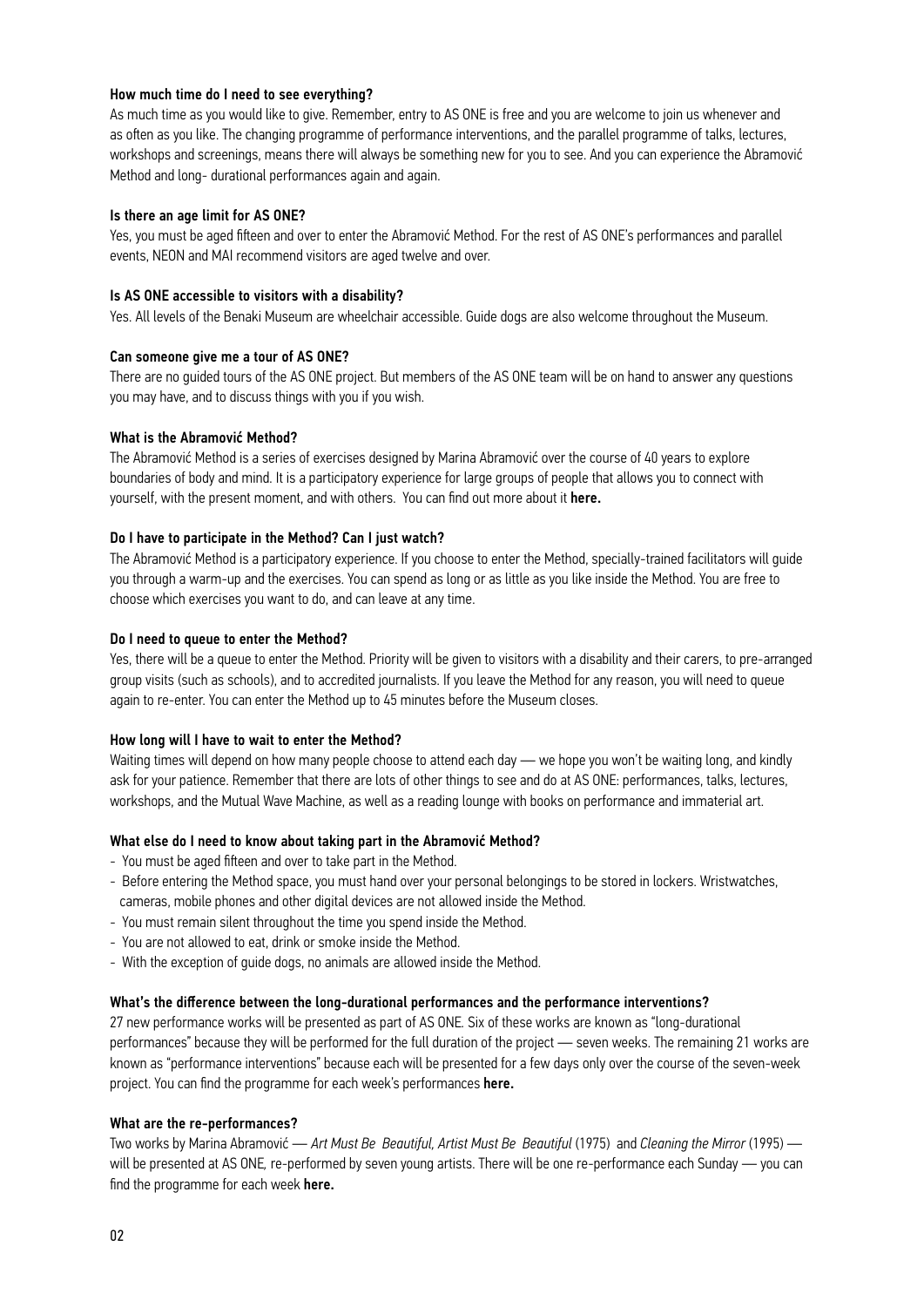#### Who selected the AS ONE performance artists?

All performance projects presented as part of AS ONE were selected and developed by the MAI artistic team — Marina Abramović, Serge Le Borgne and Paula Garcia — following an open call that received over 300 submissions.

#### What is the Mutual Wave Machine?

The Mutual Wave Machine is an interactive installation inspired by Marina Abramović's *Mutual Gaze* exercise (which forms part of the Abramović Method on the ground floor). Two visitors sit opposite one another inside a capsule and gaze into each other's eyes. The machine responds to their brainwaves, immersing them in an audio-visual environment that changes as their brain activity falls in and out of sync. You can find out more about it [here.](http://neon.org.gr/en/exhibition/mutual-wave-machine/)

#### When can I visit the Mutual Wave Machine?

The Mutual Wave Machine is open for six hours each day, at these times: 12:00- 15:00 + 17:00- 20:00 on Tuesdays, Wednesdays, Thursdays and Saturdays 13:00- 16:00 + 19:00- 22:00 on Fridays 11:00- 14:00 + 16:00- 19:00 on Sundays Closed on Mondays Please note that AS ONE will be closed on Friday, 25 March 2016 — a Greek national holiday.

#### When will Marina Abramović be giving lectures and workshops at AS ONE?

Marina Abramović will be giving two public lectures (on 19 + 23 March 2016) and two artist workshops (on 11 + 22 March 2016). Screens showing live streams of these events will be set up around the Benaki Museum to make sure no-one misses a thing. The artist will also be giving a short speech alongside NEON founder Dimitris Daskalopoulos to open the project on 10 March 2016.

#### Can I personally meet with Marina Abramović?

Marina Abramović will be making public appearances at AS ONE*,* to give lectures and workshops (please see above). She may also make unscheduled visits to the Method. But you cannot book an appointment to meet the artist.

#### Can you give a portfolio of my work to Marina Abramović?

NEON and the AS ONE team are not able to accept portfolios of work or any other kind of submission on behalf of Marina Abramović.

#### How did the AS ONE project come about?

The founder of NEON, collector and entrepreneur Dimitris Daskalopoulos, has a long-standing relationship with the artist Marina Abramović. AS ONE sprang from NEON's desire to bring the Greek public in contact with performance — a major form of contemporary art — on a large scale, and to create a platform to showcase the work of young Greek performance artists. NEON reached out to the Marina Abramović Institute (MAI) to help make this desire a reality.

#### What is NEON?

NEON was founded by with the aim of broadening the Greek public's access to various forms of contemporary art. NEON partners with cultural organisations and institutions in Greece and across the world to realise pioneering projects, presenting Greek and international artists, events and discussions within the very fabric of the city to become part of Athens' daily cultural life.

#### What is MAI?

The Marina Abramović Institute (MAI) explores, supports, and presents performance. MAI encourages collaboration between the arts, science, and the humanities, and partners with venues and artists to present workshops and collaborative projects. MAI focuses on education and community outreach, and serves as the legacy of Marina Abramović.

#### What is the NEON+MAI partnership?

NEON and MAI have partnered for the AS ONE project because they share the same vision: to promote the art of performance, to help familiarise and educate the widest possible audience in this form of contemporary art, and to bring a new generation of Greek performance artists to the fore. NEON initiated AS ONE, and is organising, producing and funding the project. The MAI artistic team— Marina Abramović, Serge Le Borgne and Paula Garcia — selected and developed all the performance projects